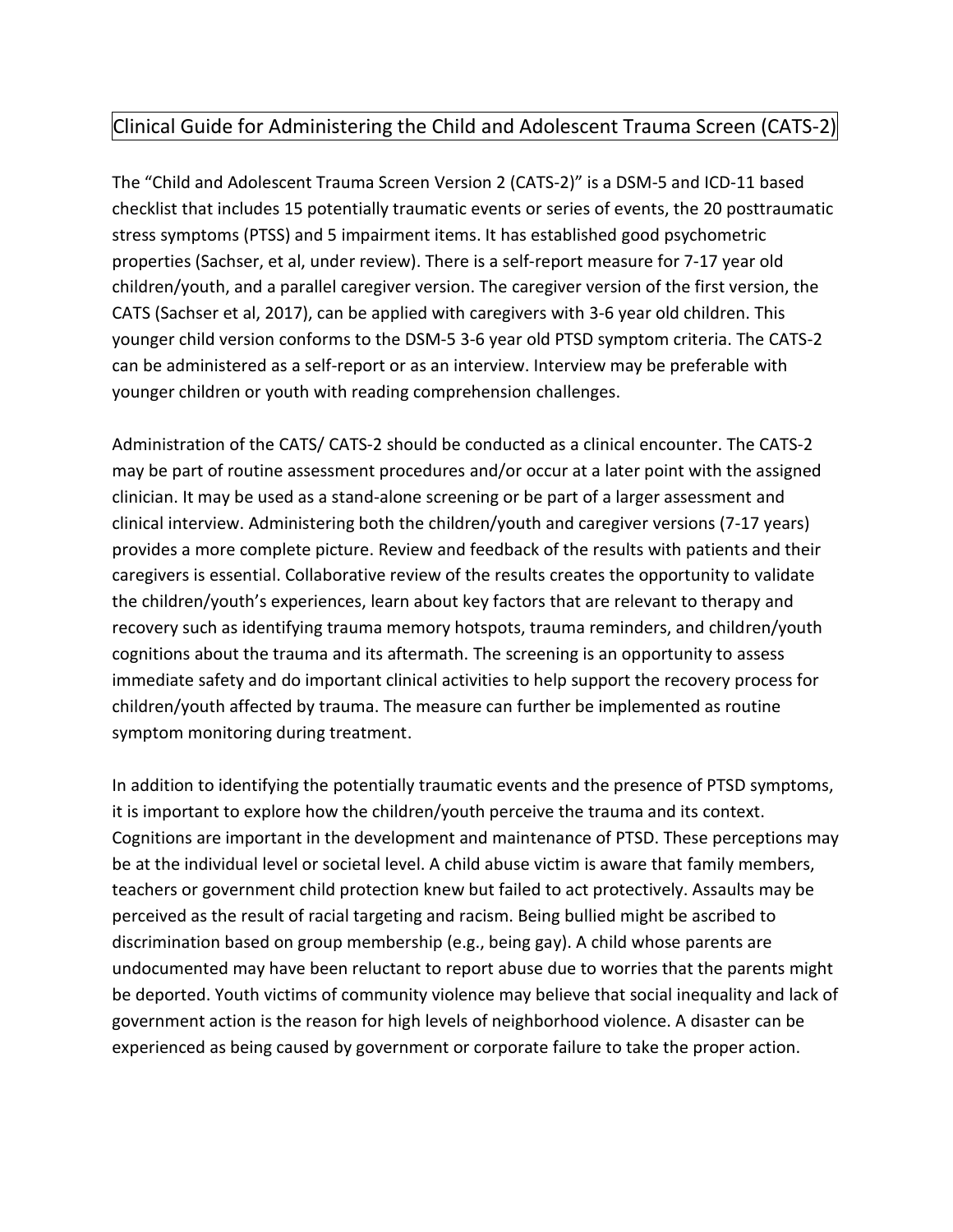#### Clinical Guide for Administering the Child and Adolescent Trauma Screen (CATS)

Not reviewing the measure in a clinical way carries a risk of creating further harm. For example, if children/youth endorse a trauma that is associated with in-home risk (child abuse, domestic violence) and there is no immediate follow up, they might conclude that health care professionals do not care about their safety.

Administering the CATS/ CATS-2 and inquiring directly about trauma experiences does not cause undue distress, even when administered as part of a routine screening before a therapeutic relationship is established (Skar, Ormhaug, & Jensen, 2019). Children/youth without a trauma history and those with a trauma history but no PTSD have minimal or no distress. Those with PTSD may have distress but this is the evidence that they have clinical needs. However, what children/youth reveal about their trauma history and PTSS on a checklist such as the CATS/ CATS-2 , will only be one part of the full clinical picture. It is expected that over time a more complete picture of the trauma and its impact will emerge (Berliner, Meiser-Stedman, & Danese, 2020).

A clinical diagnosis of PTSD should not be based on completion of the CATS/ CATS-2 alone. A clinical interview with children/youth and whenever possible, a caregiver is necessary. There are standard structured clinical interviews available such as the CAPS-CA or CAPS-CA-5. However, children with elevated PTSS, but without PTSD diagnosis, should also be offered trauma-focused treatment.

### Clinically Based CATS Feedback and Review

#### 1. **Trauma Screen**

Endorsement of at least one threat-related event is sufficient to proceed with the PTSS inquiry.

#### Purpose:

Learn about trauma exposure history. All children/youth benefit by validation and normalization. Feedback may contain the following clinical components: validation, psychoeducation on trauma, identification of trauma-related cognitions, child and family strengths and resources, assessment of immediate safety and promote family confidence in trauma-focused treatment.

### Clinical Feedback:

*Engagemen*t [Validate experience]:

"I am so sorry that you went through that"; "Thank you for telling me about your experiences".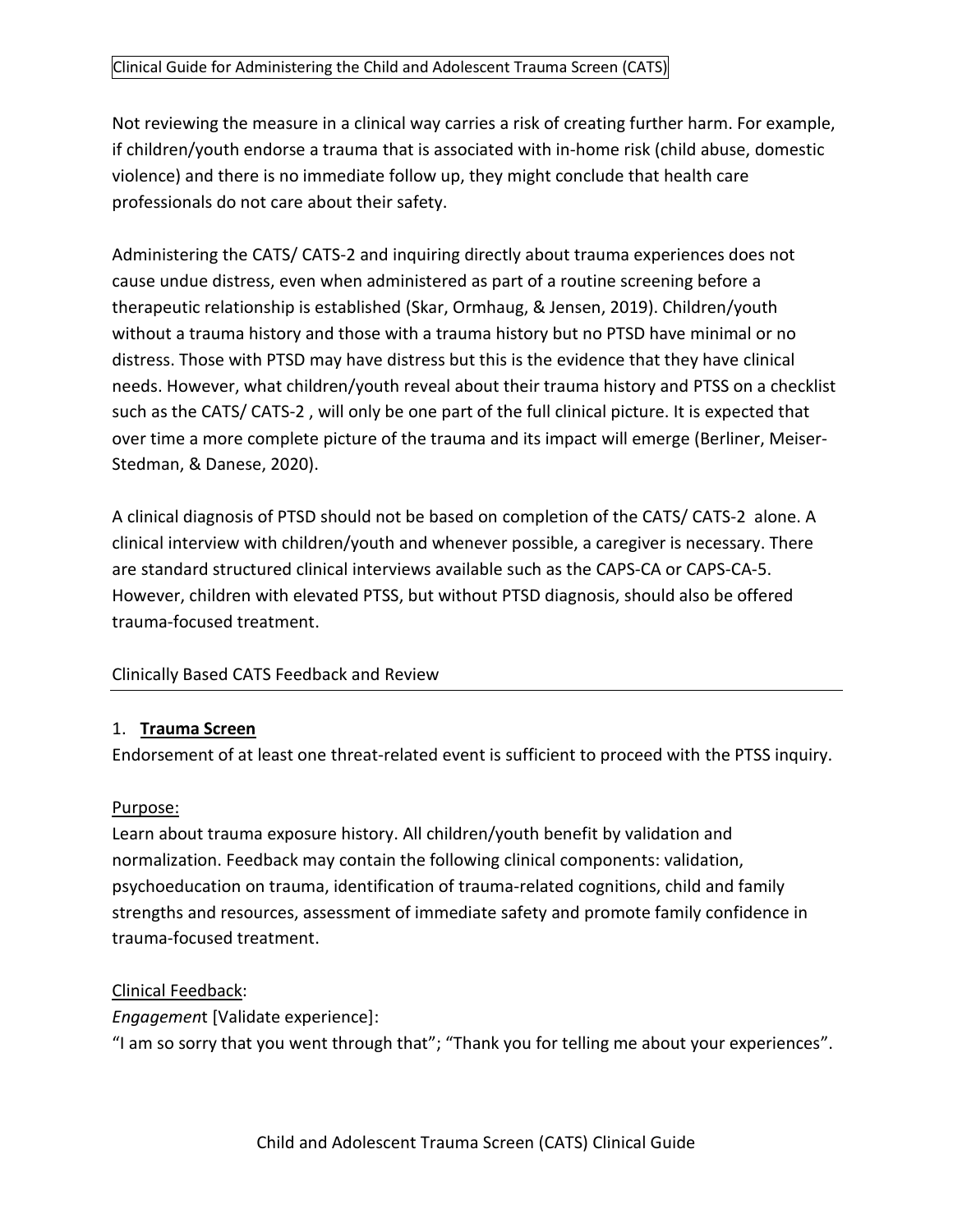### *Psychoeducatio*n [Normalizing]:

"You are not alone; lots of kids have had experiences like these."; "I work with a lot of teens who have been through some similar things."

*Exposure* [Model "facing up to fears" by talking about the traumas endorsed]: "I see you said you were in a serious accident, what happened?"; "You marked that you saw someone in your family get slapped, punched or beat up, how often did that happen?"; "You checked that being touched on the private parts was the worst, what made it the worst for you?"

### *Exploring trauma conte*xt:

" Tell me the reasons you think it happened?"; "Could anyone have done anything to prevent or stop what happened?"; " Why do you think you were the person he chose to assault?"; "Is there anything about you or your identity that you think might be related to what happened?"; "Do you think you were targeted?"; "What do others think about what happened to you?"

## **2. PTSD symptoms**

PTSS intensity and frequency is determined by adding up the total score for each symptom. PTSD diagnostic criteria require a specified number of symptoms from each cluster.

### Purpose:

To determine the intensity of PTSS and whether probable PTSD is present. To learn more about which symptom clusters are most distressing, identify trauma reminders, and identify unhelpful thoughts.

## *Explaining Results: Total PTSS intensity score not clinically elevated: Normalization*:

"It's normal to have some reactions after a scary experience."; "many people have reactions and then they get better over time"; "If you ever feel that the problems are getting worse, feel free to come back; we can help"

## *Reinforcing Strengt*hs:

"Impressive job. Even though you had those traumas, you have been able to cope effectively. What strengths do you have that you used?"

*Explaining Results: Total PTSS intensity score clinically elevated: Engagement* [Validate distress]: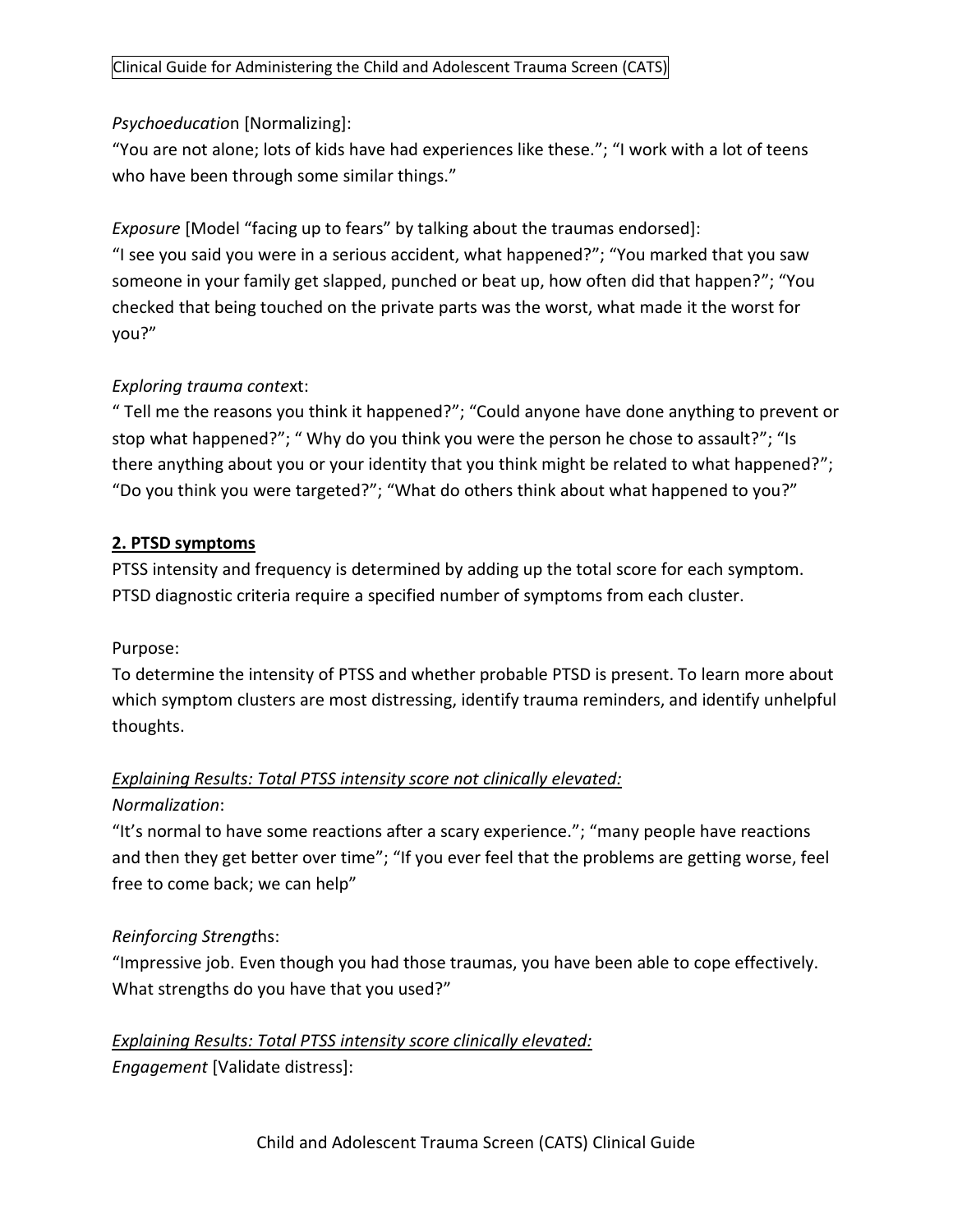"Your score is pretty high. This means you are dealing with thoughts and feelings about what happened that are stressful and upsetting. No wonder you are having a rough time."

*Psychoeducation* [Info about PTS and PTSD - Normalizing]:

- Young children: "Kids often have feelings and worries like yours after going through [NAME SOME OF CHILD'S TRAUMATIC EVENTS]. These feelings and worries can be hard. I see a lot of kids and parents who have feelings like these."
- Older children and parents: "These questions find out about feelings, thoughts, worries and behaviors that can go with having been through traumas like [NAME SOME OF CHILD'S TRAUMATIC EVENTS]. Together these are called posttraumatic stress symptoms. Have you heard of that? I can tell you a little bit about it".

## *Specific symptom cluster review:*

- *Intrusions*: "I see that you almost always have upsetting thoughts or pictures about what happened pop into your head. Tell me what the picture is when that happens"; "You marked that you almost always feel very upset when you are reminded of what happened. Tell me what reminds you of what happened."
- *Avoidance:* "You marked that you almost always stay away from people, places, things or situations that remind you of the [NAME EVENT]. Can you give me an example of something you avoid?"
- *Mood and cognitions*: "You marked that you blame yourself or blame someone else when it isn't their fault. Tell me more about those thoughts."; "You marked that you have bad feelings almost all of the time. Tell me which feelings you have."; "You said that half the time you have negative thoughts about yourself or others. Tell me what some of those thoughts are."
- *Hyperarousal:* "You marked that you are overly careful and on guard. Tell me more about the situations when that happens."; "You answered that you have trouble falling asleep almost every day, tell me more about that?"; "You said that you have trouble concentrating. Give me an example of a situation in which concentrating is especially difficult?"

*Instilling hope*: "We have a treatment that really works for children and youth who have posttraumatic stress"; "People can get over posttraumatic stress and have good lives".

### **3. Functional impairment**

Purpose: In order to derive a probable PTSD diagnosis, the symptoms must come with functional impairment in at least one of the five categories at the end of the CATS measure.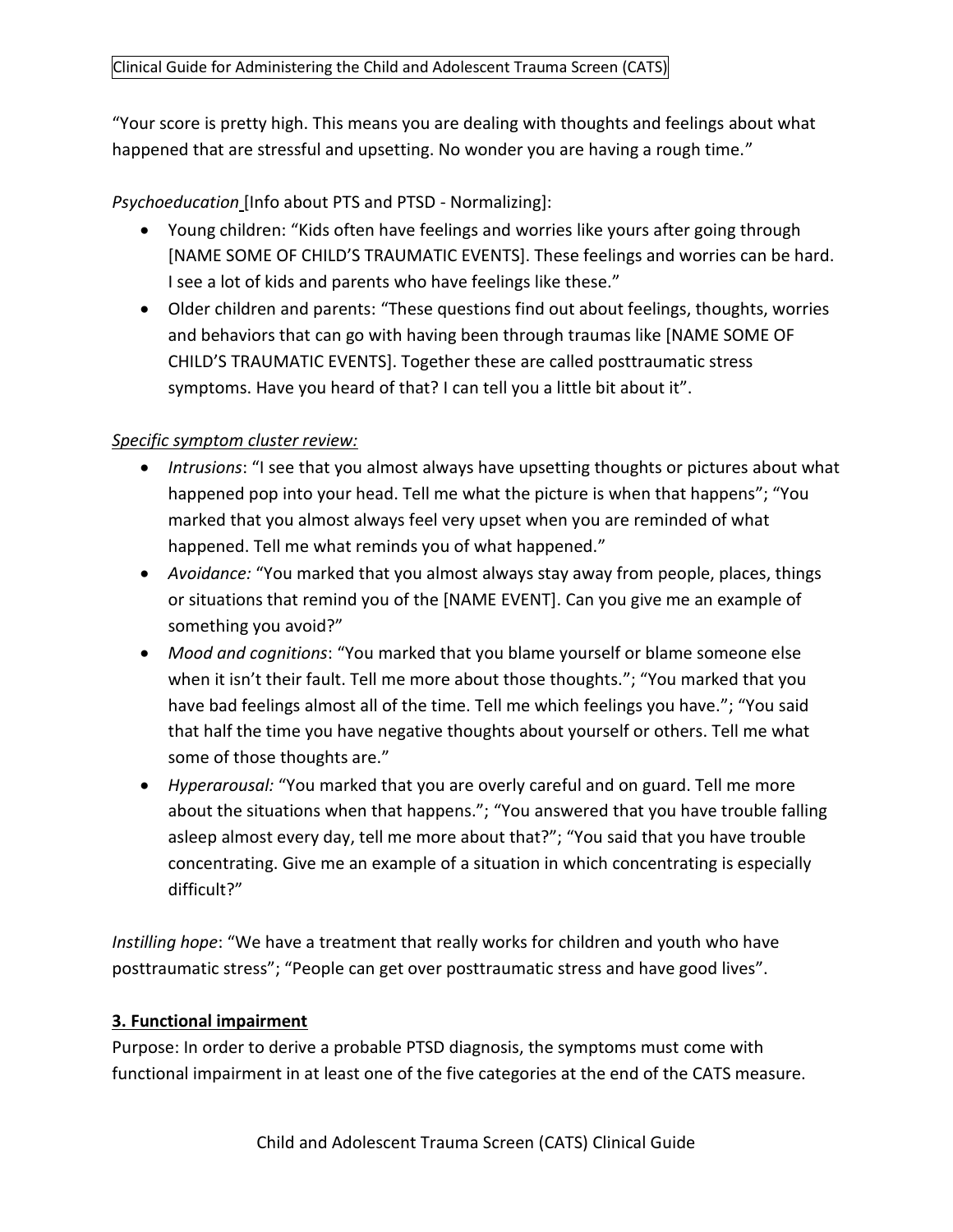### Clinical Guide for Administering the Child and Adolescent Trauma Screen (CATS)

#### CATS-2 DSM-5 Scoring and Interpretation

#### Self- and Caregiver report 7-17 years CATS-2

| <b>CATS 7-17 Years</b><br>Score $\leq$ 15                                                                                       | <b>CATS 7-17 Years</b><br><b>Score 15-20</b><br>(all symptoms)                                                                                                                                                                                                                                                        | <b>CATS 7-17 Years</b><br>Score $\geq 21^*$                  | <b>CATS 7-17 Years</b><br>Score $\geq 25$                                                                                                                                                                                                                                                      |
|---------------------------------------------------------------------------------------------------------------------------------|-----------------------------------------------------------------------------------------------------------------------------------------------------------------------------------------------------------------------------------------------------------------------------------------------------------------------|--------------------------------------------------------------|------------------------------------------------------------------------------------------------------------------------------------------------------------------------------------------------------------------------------------------------------------------------------------------------|
| Normal. Not clinically<br>elevated.                                                                                             | Moderate trauma-related<br>distress.                                                                                                                                                                                                                                                                                  | <b>Elevated distress. Positive</b><br>Screening threshold. * | High trauma-related<br>distress. Probable PTSD. *                                                                                                                                                                                                                                              |
| <b>Clinical Tip:</b><br>Brief review of results<br>with clients. Validate,<br>normalize and reassure.<br>Anticipatory guidance. | <b>Clinical Tip:</b><br>Carefully review results with clients. Validate,<br>normalize and reassure. Provide psychoeducation and<br>coping tips. Convey hope that many children recover<br>naturally and that there are effective treatment<br>available if desired. Offer trauma-specific treatment if<br>interested. |                                                              | <b>Clinical Tip:</b><br>Carefully review results<br>with clients and conduct<br>PTSD diagnostic<br>interview using results.<br>Validate and normalize.<br>Convey hope regarding<br>recovery with effective<br>treatment. Offer TF-CBT<br>or other evidence-based<br>trauma-specific treatment. |

Scores are based on the sum score of DSM-5 PTSD (all symptoms, only count highest of #9, #10 and #15)

### Caregiver report 3-6 years in the CATS

| <b>CATS Caregiver 3-6 Years</b><br>Score $<$ 12                                                                                                                      | CATS Caregiver 3-6 Years Score 12-14                                                                                                                                                                                                                                                                                                                   | CATS Caregiver 3-6 Years Score 15+                                                                                                                                                                                                                                                                                |
|----------------------------------------------------------------------------------------------------------------------------------------------------------------------|--------------------------------------------------------------------------------------------------------------------------------------------------------------------------------------------------------------------------------------------------------------------------------------------------------------------------------------------------------|-------------------------------------------------------------------------------------------------------------------------------------------------------------------------------------------------------------------------------------------------------------------------------------------------------------------|
| Normal. Not clinically<br>elevated.                                                                                                                                  | Moderate trauma-related distress.                                                                                                                                                                                                                                                                                                                      | <b>Probable PTSD.</b>                                                                                                                                                                                                                                                                                             |
| <b>Clinical Tip:</b><br>Brief review of results<br>with caregiver. Validate,<br>Inormalize and reassure<br>regarding trauma and<br>impact. Anticipatory<br>guidance. | <b>Clinical Tip:</b><br>Carefully review results with caregiver. Validate,<br>normalize and reassure regarding trauma and<br>impact. Provide psychoeducation and coping<br>tips. Convey hope that many children recover<br>naturally and that there are effective treatment<br>available if desired. Offer trauma-specific<br>treatment if interested. | <b>Clinical Tip:</b><br>Carefully review results with caregiver.<br>Conduct PTSD diagnostic interview<br>using results. Validate and normalize<br>regarding trauma impact. Convey hope<br>regarding recovery with effective<br>ltreatment. Offer TF-CBT or other<br>evidence- based trauma-specific<br>treatment. |